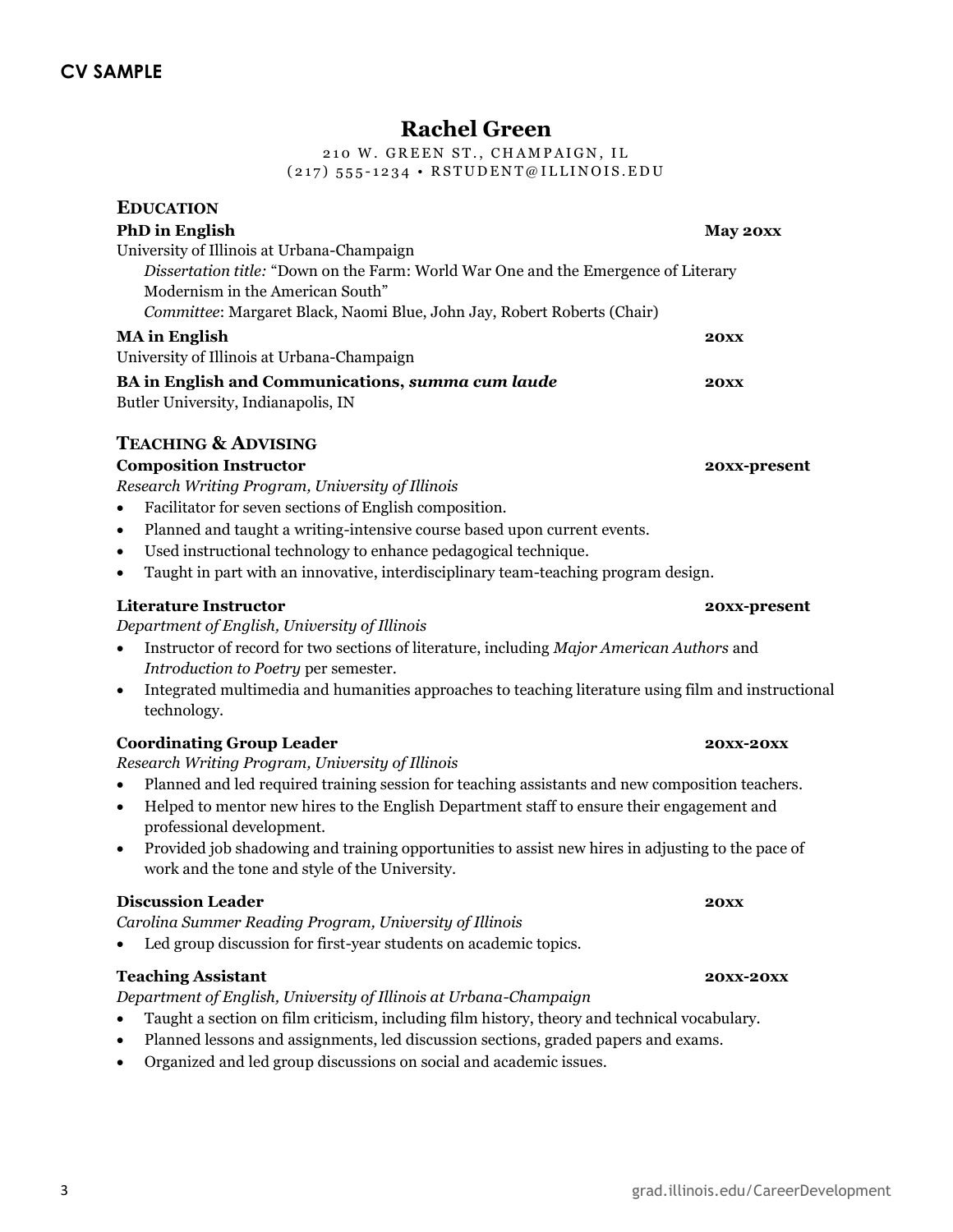### **RESEARCH EXPERIENCE**

#### **Doctoral Researcher 20xx-20xx**

*Department of English, University of Illinois at Urbana-Champaign* 

- Conducted primary source research at numerous archives, examining publication history through multiple sources.
- Examined the literature of William Faulkner, Thomas Wolfe, and Tennessee Williams, exploring their publication records, construction of literary identity, and relationship with modernism.

#### **Research Assistant 20xx 20xx**

*Department of English, University of Illinois at Urbana-Champaign* 

- Assistant to Professor Robert Warren, conducting primary and secondary source research.
- Organized for the "New Directions in the Study of Southern Literature: An Interdisciplinary Conference."

#### **PUBLICATIONS**

- Associate Editor of North Carolina Slave Narratives. John Jacob Franz, general editor. Forthcoming from University of Illinois Press, 20xx.
- Johnson, JM, Lolie, T., and **Green, R.** "Lost on the Farm: Popular Beliefs" Somebody Journal, Special Issue, Reflections on the Americas. Vol. 6. Accepted and forthcoming.
- **Green, R.** "Fugitives/Agrarians" in A Companion to Twentieth-Century American Poetry. Rutgers Press., 20xx.
- Davis, D.A. and **Green, R.** "Will N. Harben," "Etheridge Knight," and "James Wilcox" in Southern Writers: A Biographical Dictionary. Louisiana State University Press, 20xx.

#### **CONFERENCE PRESENTATIONS**

"Artistic Colloquialism," Illinois Graduate College Seminar, speaker and organizer. Urbana, IL, 20xx.

- "Transitional Bible Belt," US Divergence Symposium, Duke University, NC, February 20xx.
- "The Ministry of Rev. Thomas H. Jones," South Atlantic Modern Language Association. Atlanta, GA, May 20xx.
- "Shackles and Stripes: The Cinematic Representation of the Southern Chain Gain." American Literature Association. Cambridge, Massachusetts, November 20xx.

"Body Place of Sprits in the South," Queen Mary College, University of London, April 6-8, 20xx.

#### **HONORS AND AWARDS**

| Jacob K. Javitz Fellowship, U.S. Department of Education                   | 20xx-present     |
|----------------------------------------------------------------------------|------------------|
| Graduate College Dissertation Completion Award, University of Illinois     | 20XX             |
| Campus Teaching Award based on student evaluations, University of Illinois | <b>20XX-20XX</b> |
| Doctoral Fellowship, Illinois Program for Research in the Humanities,      | <b>20XX-20XX</b> |
| University of Illinois                                                     |                  |
| Summer Research Grant, Center for Summer Studies, City, ST                 | 20XX             |
| Graduate College Conference Travel Grant, University of Illinois           | 20XX & 20XX      |
| Most Outstanding Butler Woman, Butler University, Indianapolis, IN         | 20XX             |
| Academic Scholarship, Butler University, Indianapolis, IN                  | <b>20XX-20XX</b> |
|                                                                            |                  |

Rachel Green, page 2 of 3